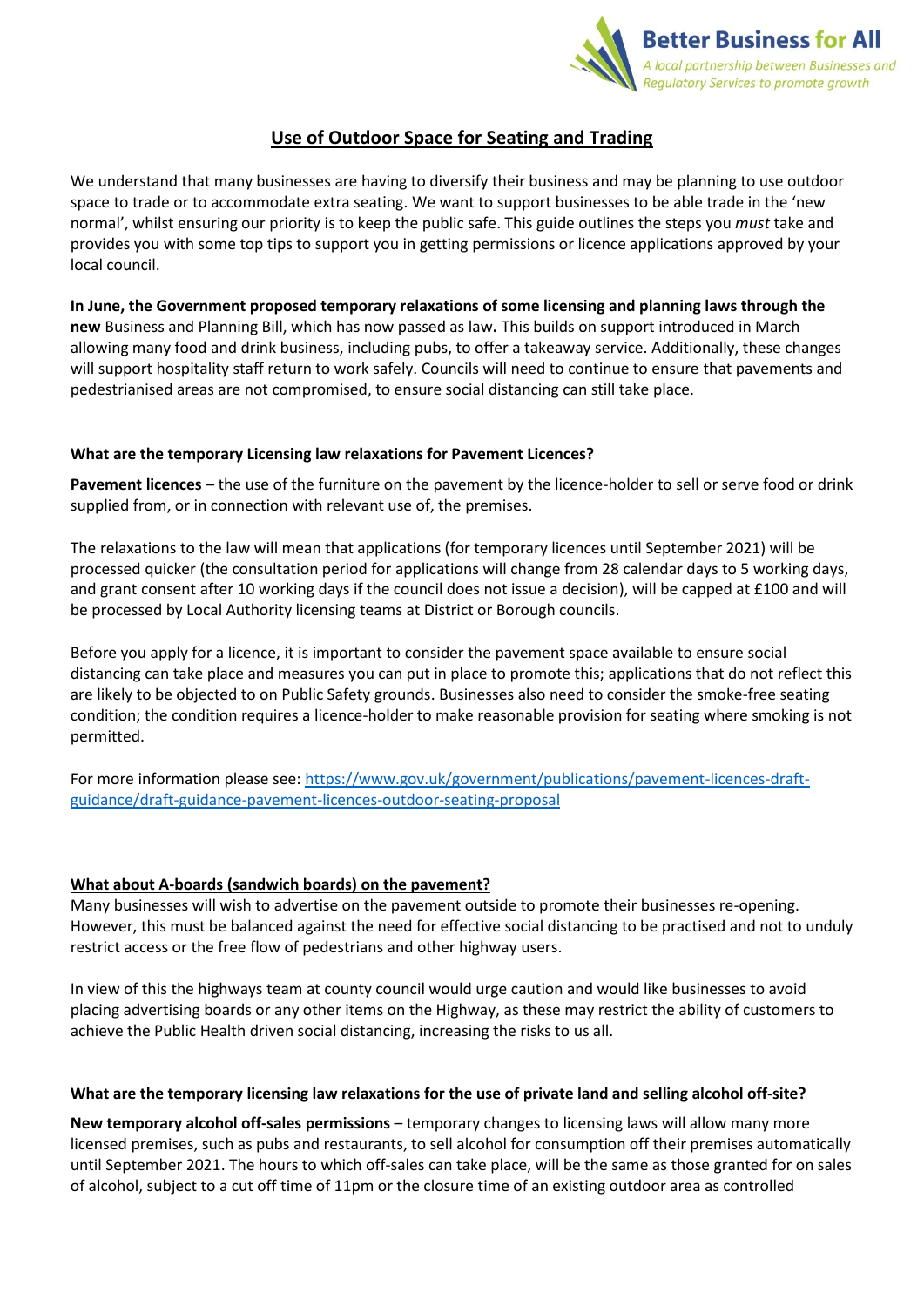

through the licence conditions, whichever is earlier. This is an automatic entitlement; businesses do not need permission from their local council's licensing team; however, they should contact them to notify them of this change. A premise may not use the automatic entitlement if a disqualifying event has occurred, in relation to a premises licence, in the last three years. If you're not sure what this means or for more information, please speak to your local council's licensing team. You must also ensure you understand **your legal responsibilities regarding underage sales**. Information on this can be found here:

<https://www.businesscompanion.info/en/quick-guides/distance-sales/online-sales-of-age-restricted-products> and here: <https://challenge25.co.uk/> you can also call Trading Standards for further guidance.

Further information on the new temporary alcohol off-sales permissions (including FAQs, further responsibilities, such as: anti-social behaviour, queuing and noise) can be found here: [https://www.gov.uk/government/publications/guidance-for-temporary-alcohol-licensing-provisions-in-the](https://www.gov.uk/government/publications/guidance-for-temporary-alcohol-licensing-provisions-in-the-business-and-planning-bill/alcohol-licensing-guidance-on-new-temporary-off-sales-permissions)[business-and-planning-bill/alcohol-licensing-guidance-on-new-temporary-off-sales-permissions](https://www.gov.uk/government/publications/guidance-for-temporary-alcohol-licensing-provisions-in-the-business-and-planning-bill/alcohol-licensing-guidance-on-new-temporary-off-sales-permissions)

**Use of outside private land:** Businesses will also be able to use their gardens, car parks and terraces as additional seating/trading space without getting permission from their council's licensing team to do so, as long as they have considered this in their risk assessment; licensed premises must also always ensure they comply with the four licensing objectives:

- the prevention of crime and disorder
- public safety
- the prevention of public nuisance
- the protection of children from harm

## **What are the temporary planning law relaxations for placing moveable structures (stalls, porta-loos, marquees etc) on private and public land?**

From the 25 June 2020 until the end of the current calendar year, amendments to the regulations mean that both private land (belonging to the business) and public land can be used for up to 56 days (in any calendar year) **to place temporary structures without having to seek planning permission – this includes a business's land or** an outdoor space where for example an event is to be held (events may require other permissions and licences though via local council licensing teams). Moveable structures include stalls, tables and chairs, a marquee etc. This does not include placing moveable structures on public pavement in front of or near a business premises – please see Pavement Licences instead.

If the land is being used for an event and the event ends, but the associated moveable structures remain in situ, the 56-day countdown continues. For holding a market or motor car or motorcycle racing it is limited to 28 days a calendar year. There are exclusions related to e.g. listed buildings, so if a business isn't sure if they need permission then it's best that they speak to their local council Planning department to get clarification.

# **Key Considerations for trading outside:**

### **Tables and Chairs**

- It is recommended that you restrict outside areas to seated only (no standing) to help **maintain social distancing**
- Tables and chairs should be planned and managed to maintain social distancing including being able to access seats for wheelchairs/push chairs whilst maintaining social distancing guidelines
- These need to be frequently cleaned with suitable detergents/sanitisers